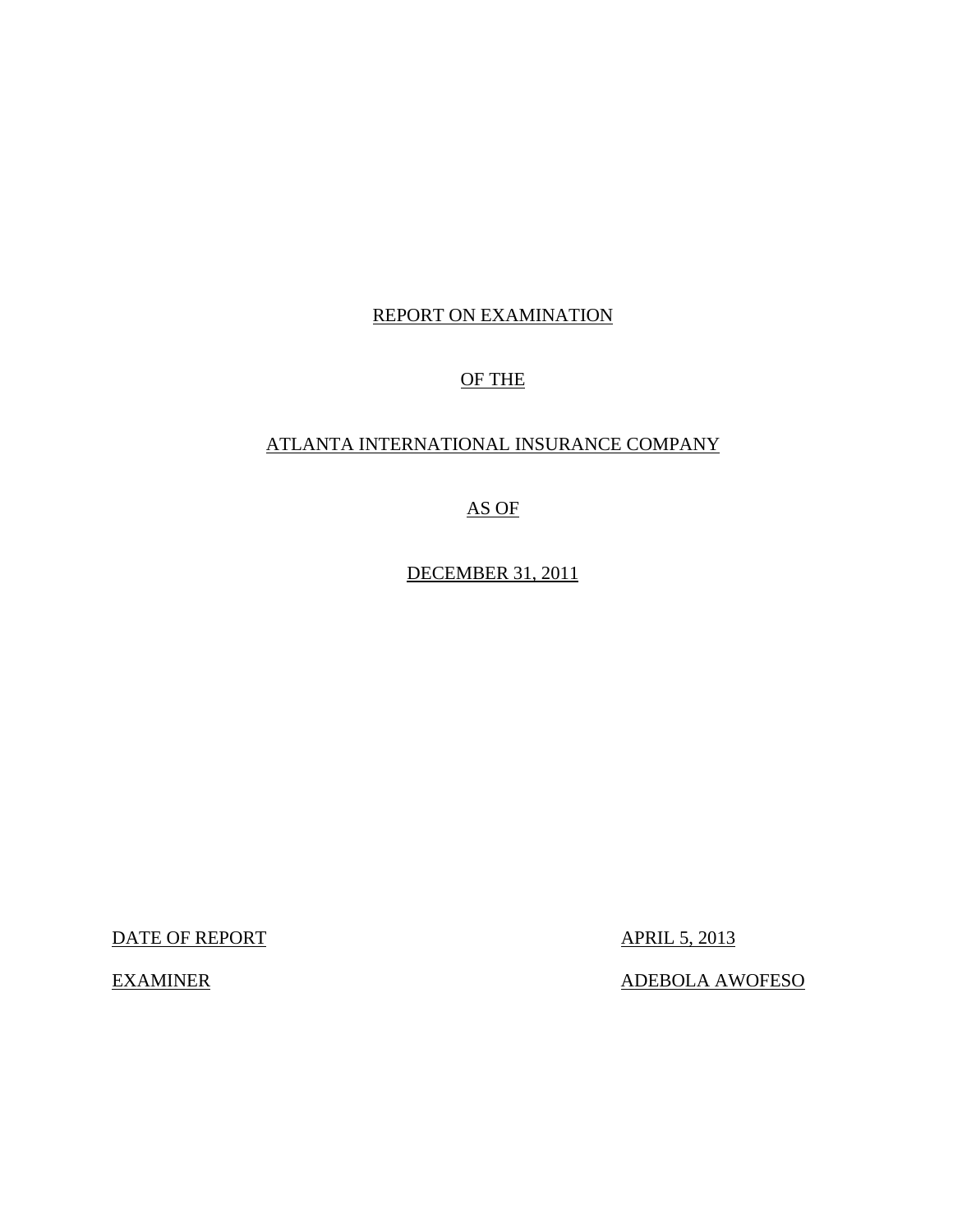## TABLE OF CONTENTS

## ITEM NO. PAGE NO.

| 1  | Scope of examination                                                                                                                  | 2                     |
|----|---------------------------------------------------------------------------------------------------------------------------------------|-----------------------|
| 2. | Description of Company                                                                                                                | 3                     |
|    | A. Management<br>B. Territory and plan of operation<br>C. Reinsurance<br>D. Holding company system<br>E. Significant operating ratios | 4<br>5<br>6<br>6<br>8 |
| 3. | <b>Financial Statements</b>                                                                                                           | 9                     |
|    | A. Balance sheet<br>B. Statement of income                                                                                            | 10<br>10              |
| 4. | Losses and loss adjustment expenses                                                                                                   | 13                    |
| 5. | Compliance with prior report on examination                                                                                           | 13                    |
| 6. | Summary of comments and recommendations                                                                                               | 14                    |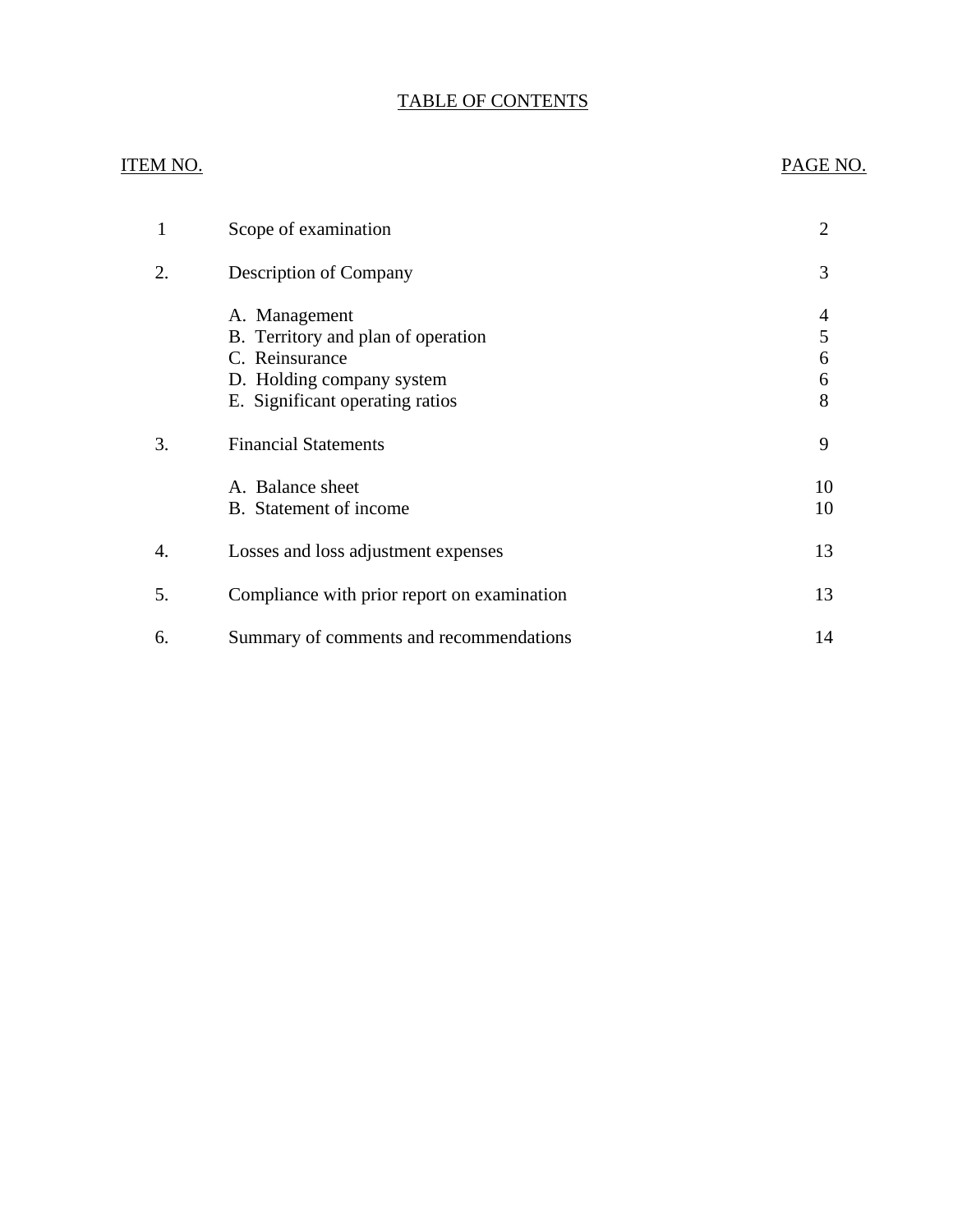

## NEW YORK STATE DEPARTMENT<sub>of</sub> FINANCIAL SERVICES

Andrew M. Cuomo Governor

Benjamin M. Lawsky Superintendent

April 5, 2013

Honorable Benjamin M. Lawsky Superintendent of Financial Services Albany, New York 12257

Sir:

Pursuant to the requirements of the New York Insurance Law, and in compliance with the instructions contained in Appointment Number 30889 dated October 9, 2012, attached hereto, I have made an examination into the condition and affairs of Atlanta International Insurance Company as of December 31, 2011, and submit the following report thereon.

Wherever the designation "the Company" appears herein without qualification, it should be understood to indicate Atlanta International Insurance Company.

Wherever the term "Department" appears herein without qualification, it should be understood to mean the New York State Department of Financial Services.

The examination was conducted at the Company's administrative office located at 100 First Stamford Place, Stamford, CT 06902.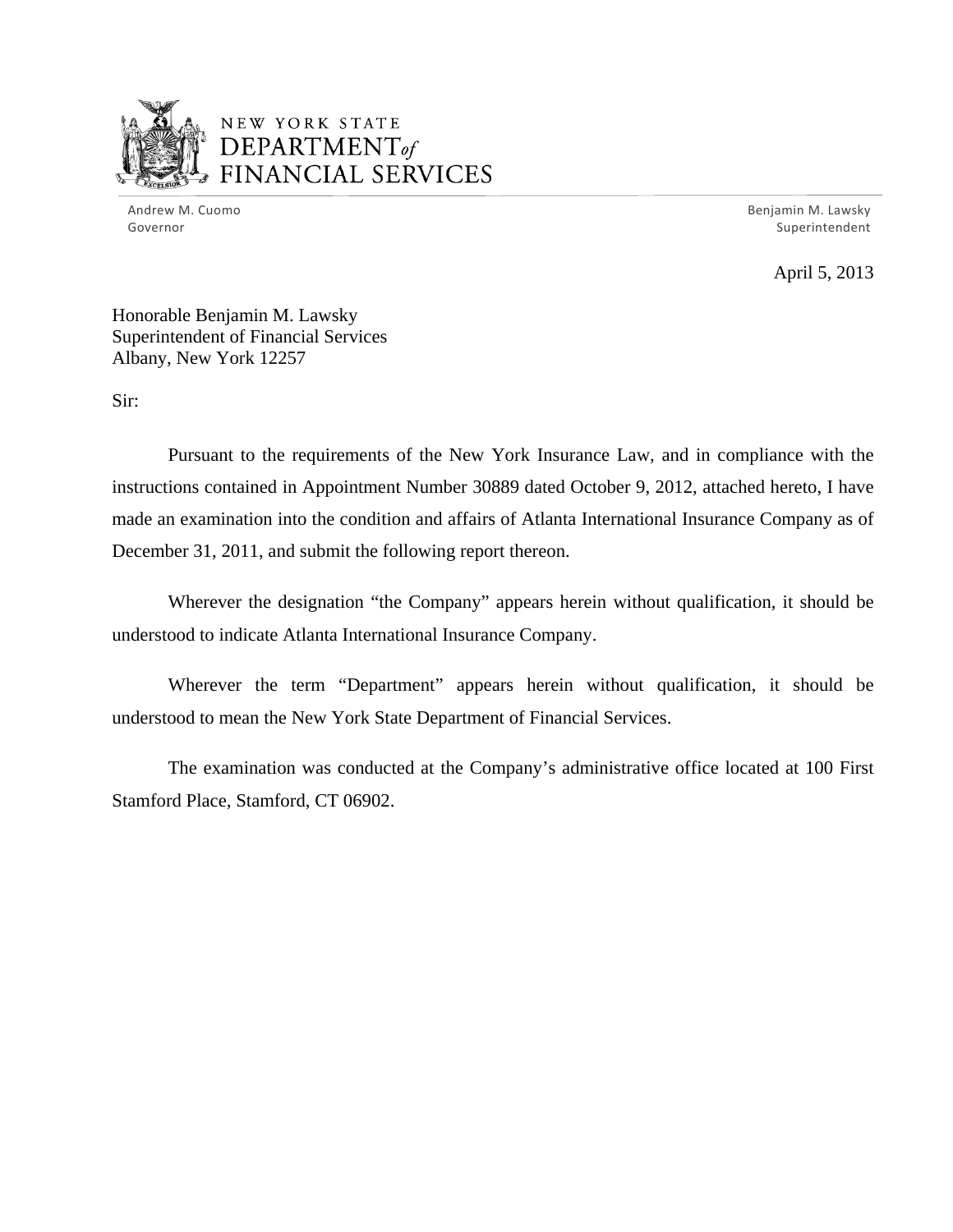### 1. SCOPE OF EXAMINATION

<span id="page-3-0"></span>The Department has performed an individual examination of the Company*,* a multi-state insurer. The previous examination was conducted as of December 31, 2006. This examination covered the five year period from January 1, 2007 through December 31, 2011. Transactions occurring subsequent to this period were reviewed where deemed appropriate by the examiner.

This examination was conducted in accordance with the National Association of Insurance Commissioners ("NAIC") Financial Condition Examiners Handbook ("Handbook"), which requires that we plan and perform the examination to evaluate the financial condition and identify prospective risks of the Company by obtaining information about the Company including corporate governance, identifying and assessing inherent risks within the Company and evaluating system controls and procedures used to mitigate those risks. This examination also includes assessing the principles used and significant estimates made by management, as well as evaluating the overall financial statement presentation, management's compliance with Statutory Accounting Principles and annual statement instructions when applicable to domestic state regulations.

All financially significant accounts and activities of the Company were considered in accordance with the risk-focused examination process. The examiners also relied upon audit work performed by the Company's independent public accountants when appropriate.

This examination report includes a summary of significant findings for the following items as called for in the Handbook:

> Significant subsequent events Company history Corporate records Management and control Fidelity bonds and other insurance Territory and plan of operation Growth of Company Loss experience Reinsurance Accounts and records Statutory deposits Financial statements Summary of recommendations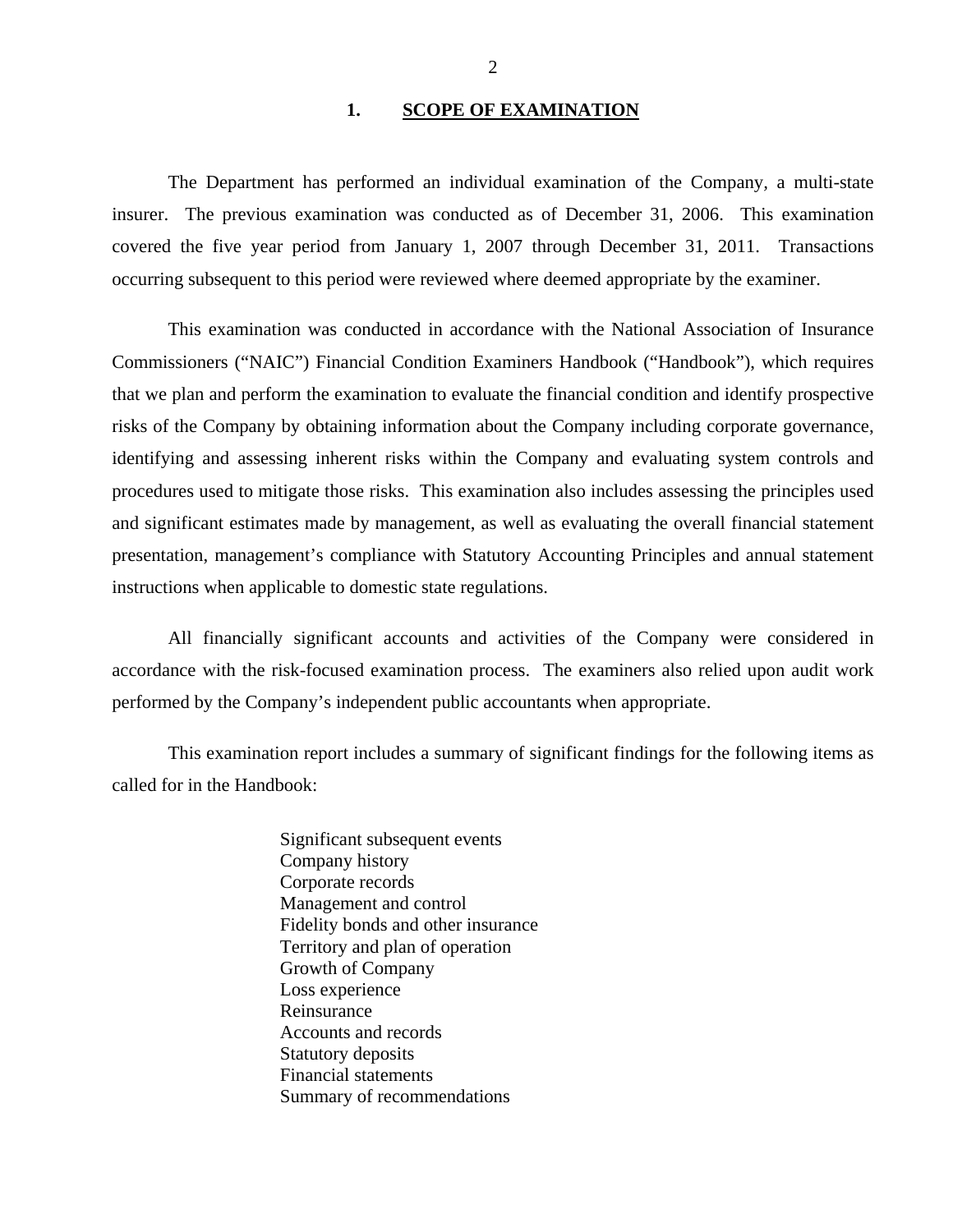A review was also made to ascertain what action was taken by the Company with regard to comments and recommendations contained in the prior report on examination.

This report on examination is confined to financial statements and comments on those matters that involve departures from laws, regulations or rules, or that are deemed to require explanation or description.

#### **2. DESCRIPTION OF COMPANY**

The Company was incorporated on January 21, 1929, under the laws of the State of New York under the sponsorship of the Yorkshire Group and began business January 22, 1929. Operations of the Company were conducted under the title Seaboard Fire and Marine Insurance Company of New York from organization until October 1, 1975 and as Drake Insurance Company of New York from that date until January 1, 1980 when the name Atlanta International Insurance Company was adopted.

The Company ceased its underwriting operations in March 1985, and since that time, management has directed the run-off of the Company's inventory of claims.

Effective August 7, 2009, all of the outstanding shares of common stock of the Company were acquired by National Indemnity Company, a subsidiary of Berkshire Hathaway Inc., from Aon Services Group, Inc., as subsidiary of Aon Corporation (Aon).

At December 31, 2011, capital paid in was \$2,560,932 consisting of 142,274 shares of common stock at \$18 par value per share. Gross paid in and contributed surplus was \$65,341,052. Gross paid in and contributed surplus increased by \$59,200,000 during the examination period, as follows:

| Year | Description                                     |              | Amount       |
|------|-------------------------------------------------|--------------|--------------|
| 2007 | Beginning gross paid in and contributed surplus |              | \$6,141,052  |
| 2009 | Release of surplus notes                        | \$49,200,000 |              |
| 2009 | Capital contribution                            | 10,000,000   |              |
|      | <b>Total Surplus Contributions</b>              |              | 59,200,000   |
| 2011 | Ending gross paid in and contributed surplus    |              | \$65,341,052 |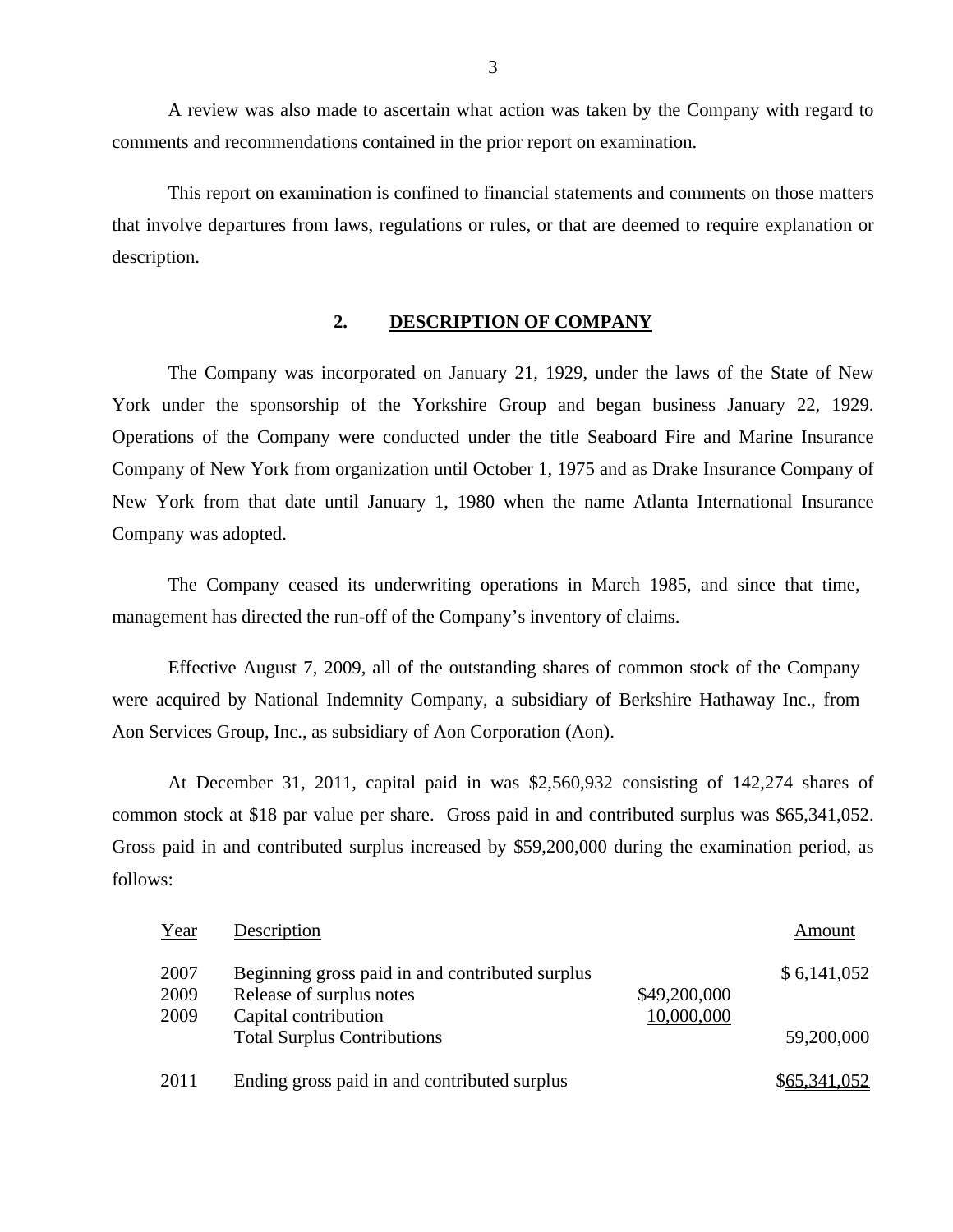#### A. Management

Pursuant to the Company's charter and by-laws, management of the Company is vested in a board of directors consisting of not less than seven members. At December 31, 2011, the board of directors was comprised of the following seven members:

| <b>Name and Residence</b>        | <b>Principal Business Affiliation</b>                                                                                      |
|----------------------------------|----------------------------------------------------------------------------------------------------------------------------|
| Erika Bunner Duffy,              | Vice President & Secretary,                                                                                                |
| Fairfield, CT                    | <b>Finial Reinsurance Company</b>                                                                                          |
| Dale David Geistkemper           | Treasurer & Controller,                                                                                                    |
| Omaha, NE                        | <b>National Indemnity Insurance Company</b>                                                                                |
| Forrest Nathan Krutter,          | Senior Vice President & Secretary,                                                                                         |
| Greenwich, CT                    | <b>National Indemnity Company</b>                                                                                          |
| Joseph Rocco Liuzzi,             | Vice President,                                                                                                            |
| Media, PA                        | <b>Berkshire Hathaway Reinsurance Division</b>                                                                             |
| Raj Ramesh Mehta<br>Stamford, CT | <b>Assistant Vice President,</b><br>National Indemnity Insurance Company and<br>National Fire and Marine Insurance Company |
| Carmel Mary O'Sullivan,          | Controller,                                                                                                                |
| New York, NY                     | <b>Atlanta International Insurance Company</b>                                                                             |
| Brian Gerald Snover,             | Vice President & General Counsel,                                                                                          |
| Stamford, CT                     | Berkshire Hathaway Reinsurance Division                                                                                    |

A review of the minutes of the board of directors' meetings held during the examination period indicated that the meetings were generally well attended and each board member has an acceptable record of attendance.

As of December 31, 2011, the principal officers of the Company were as follows:

| Name                   | Title      |
|------------------------|------------|
| Raj Ramesh Mehta       | President  |
| Carmel Mary O'Sullivan | Controller |
| Dale David Geistkemper | Treasurer  |
| Erika Bunner Duffy     | Secretary  |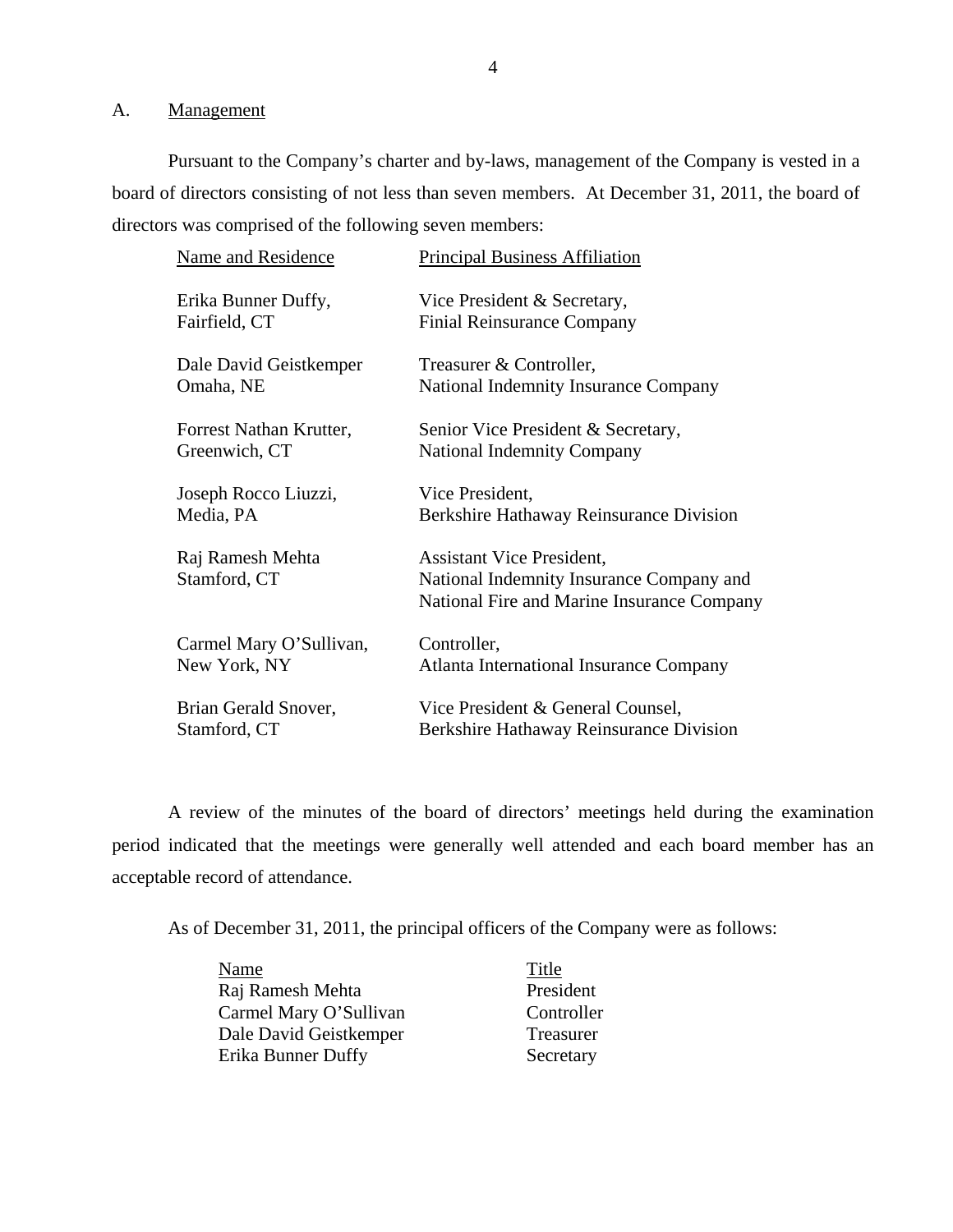#### <span id="page-6-0"></span>B. Territory and Plan of Operation

As of December 31, 2011, the Company was licensed to write business in forty-two states and the District of Columbia.

As of the examination date, the Company was authorized to transact the kinds of insurance as defined in the following numbered paragraphs of Section 1113(a) of the New York Insurance Law:

| P <u>aragraph</u> | Line of Business                               |
|-------------------|------------------------------------------------|
| 3                 | Accident & health                              |
| 4                 | Fire                                           |
| 5                 | Miscellaneous property                         |
| 6                 | Water damage                                   |
| 7                 | Burglary and theft                             |
| 8                 | Glass                                          |
| 9                 | Boiler and machinery                           |
| 10                | Elevator                                       |
| 11                | Animal                                         |
| 12                | Collision                                      |
| 13                | Personal injury liability                      |
| 14                | Property damage liability                      |
| 15                | Workers' compensation and employers' liability |
| 16                | Fidelity and surety                            |
| 17                | Credit                                         |
| 19                | Motor vehicle and aircraft physical damage.    |
| 20                | Marine and inland marine                       |
| 21                | Marine protection and indemnity                |
|                   |                                                |

In addition, the Company is licensed to transact such workers' compensation insurance as may be incidental to coverages contemplated under Paragraphs 20 and 21 of Section 1113(a) of the New York Insurance Law, including insurances described in the Longshoremen's and Harbor Workers' Compensation Act (Public Law No. 803, 69 Cong. as amended; 33 USC Section 901 et seq. as amended).

Based on the lines of business for which the Company is licensed and the Company's current capital structure, and pursuant to the requirements of Articles 13 and 41 of the New York Insurance Law, the Company is required to maintain a minimum surplus to policyholders in the amount of \$2,200,000.

In 1985, the Company ceased all underwriting operations. Since that time, management has directed the run-off of the Company's inventory of claims. Pursuant to Section 1203(b) of New York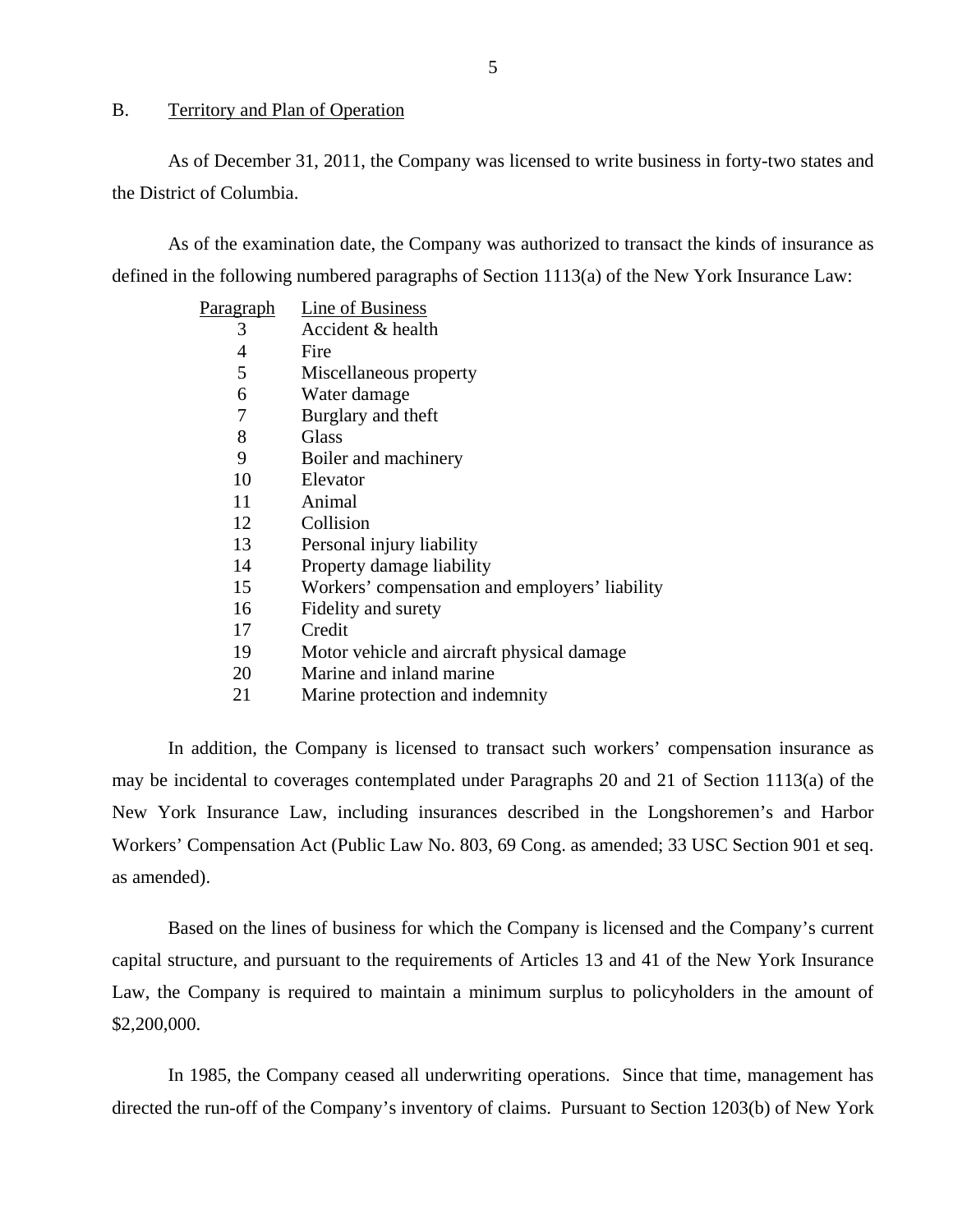<span id="page-7-0"></span>Insurance Law, the Company must obtain prior approval from the superintendent before resumption of an insurance business.

#### C. Reinsurance

Effective March 1985, the Company voluntarily ceased writing new and renewal business. Prior to that date, the Company wrote multiple line property and casualty reinsurance covers. As of December 31, 2011, the Company had no ceded reinsurance agreements in effect. Claims, however continue to be ceded to the active retrocessionaires on the applicable ceded reinsurance agreements.

### D. Holding Company System

The Company is a member of the Berkshire Hathaway Group. The Company is 100% owned by National Indemnity Company, a Nebraska domiciled corporation, which is ultimately controlled by Berkshire Hathaway Inc. (33.7% owned by Warren E. Buffett).

A review of the Holding Company Registration Statements filed with this Department indicated that such filings were complete and were filed in a timely manner pursuant to Article 15 of the New York Insurance Law and Department Regulation 52.

The following is an abbreviated chart of the holding company system at December 31, 2011: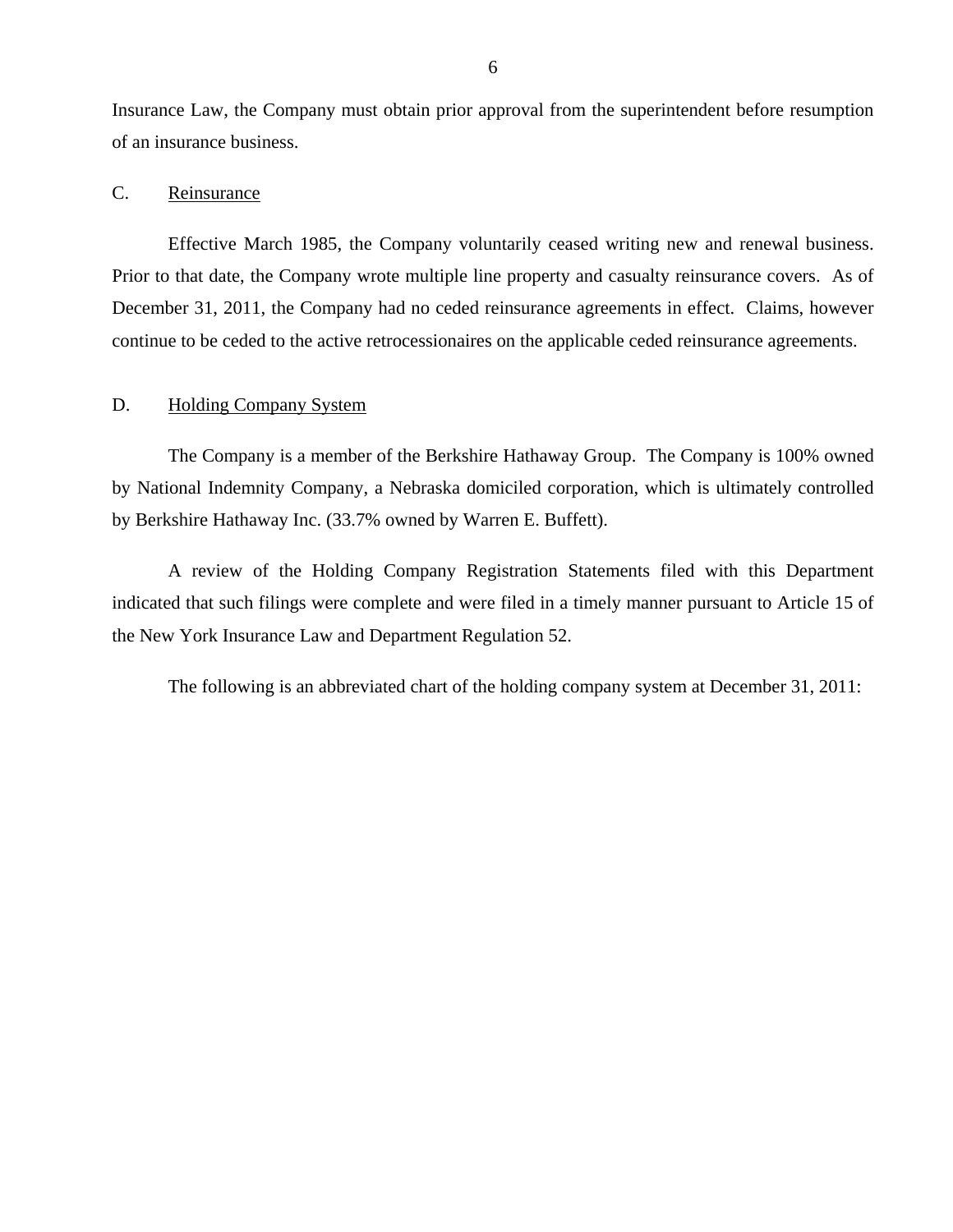

At December 31, 2011, the Company was party to the following agreements with other members of its holding company system:

#### Tax Allocation Agreement

Effective August 8, 2009, the Company is party to a tax allocation agreement with various affiliates and its ultimate parent, Berkshire Hathaway, Inc. Pursuant to the terms of the agreement, the parties will file consolidated federal income tax returns. Said agreement stipulates that the Company's tax liability on a consolidated basis would not exceed the liability had the Company filed its tax return on a stand alone basis.

The agreement was filed with the Department as part of National Indemnity Company's ("NICO") application for acquisition of control of the Company, pursuant to Section 1506 of the New York Insurance Law.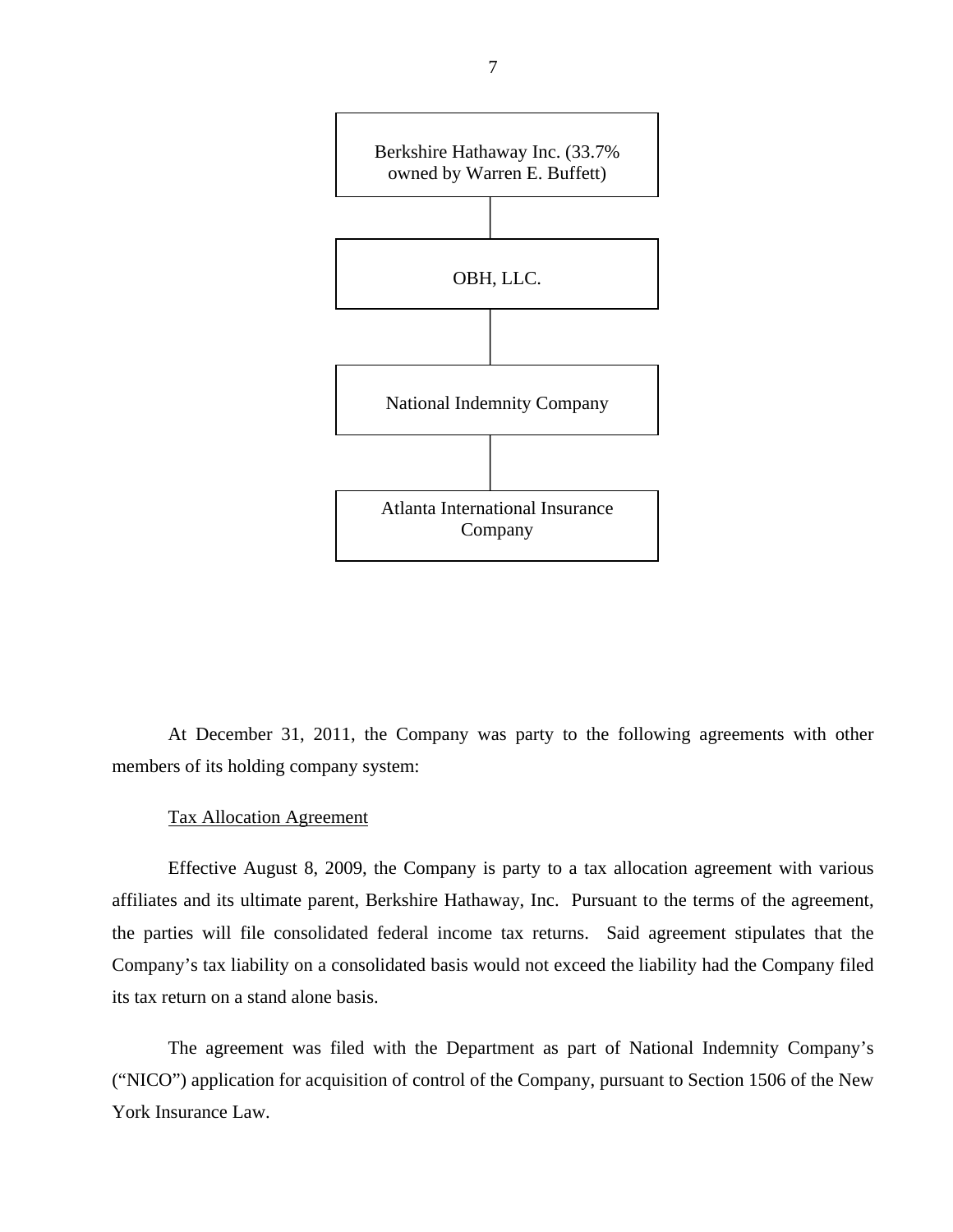#### Inter-Company Service Agreement

Effective September 28, 2009, the Company, NICO and National Liability  $\&$  Fire Insurance Company ("NL&F") entered into an Inter-Company Service Agreement. Pursuant to the agreement, both NICO and NL&F agree to perform certain administrative, claims handling and other services on behalf of the Company and make available certain property, equipment and facilities.

The agreement was filed with the Department as part of NICO's application for acquisition of control of the Company, pursuant to Section 1506 of the New York Insurance Law.

#### Investment Services Agreement

Effective September 1, 2009, the Company and NICO entered into an Investment Services Agreement. Pursuant to the agreement, NICO will act as an investment manager of the Company.

The agreement was filed with the Department as part of NICO's application for acquisition of control of the Company, pursuant to Section 1506 of the New York Insurance Law.

#### E. Significant Operating Ratios

The following ratios have been computed as of December 31, 2011, based upon the results of this examination:

| Net premiums written to surplus as regards policyholders                               | $N/A^*$ |
|----------------------------------------------------------------------------------------|---------|
| Liabilities to liquid assets (cash and invested assets less investments in affiliates) | 60%     |
| Premiums in course of collection to surplus as regards policyholders                   | $N/A^*$ |

\*Both the Net premiums written to surplus as regards policyholders and premiums in course of collection to surplus as regards policyholders ratios are not applicable due to the Company's runoff status.

The second ratio falls within the benchmark range set forth in the Insurance Regulatory Information System ("IRIS") of the National Association of Insurance Commissioners.

The underwriting ratios presented below are on an earned/incurred basis and encompass the five-year period covered by this examination: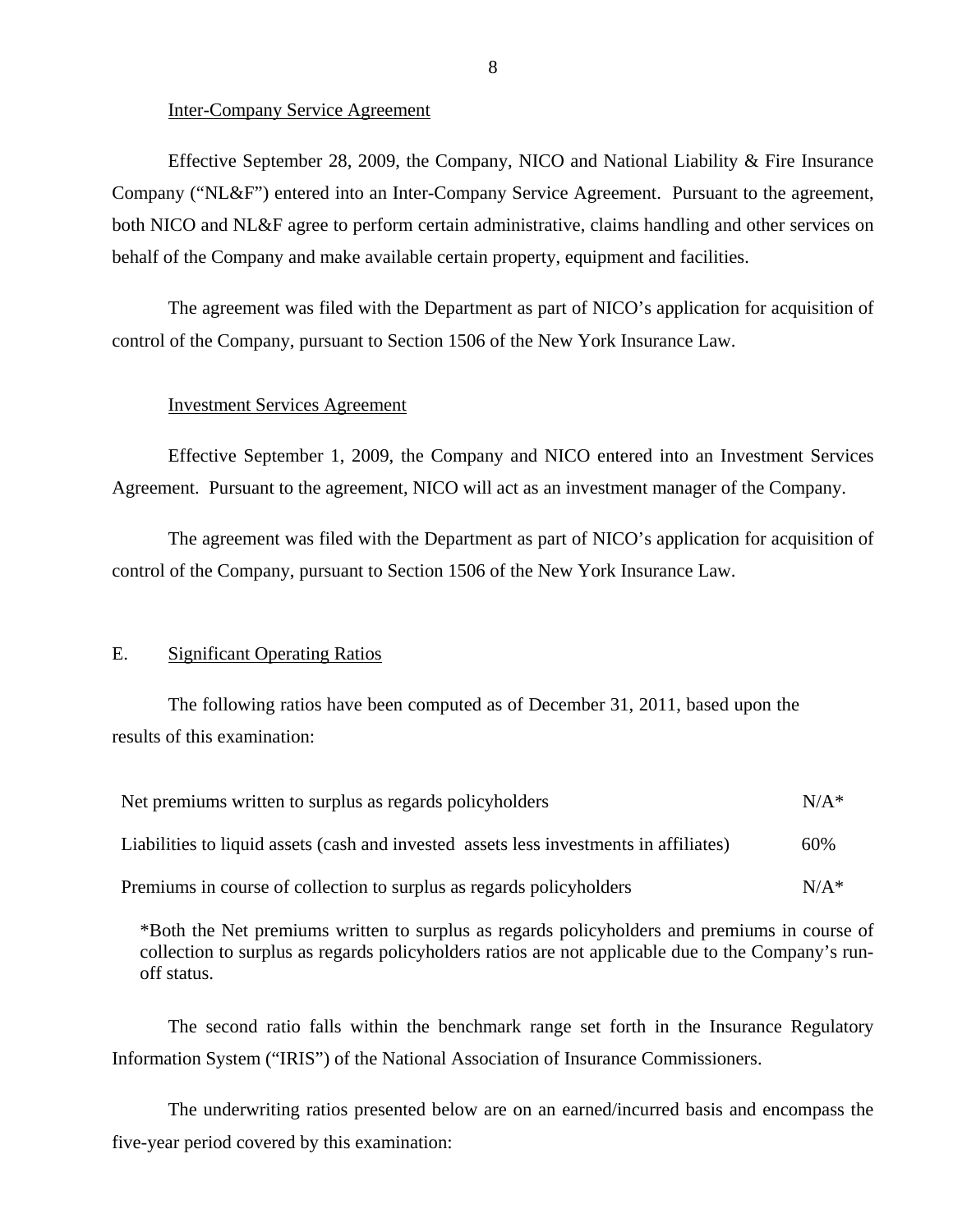<span id="page-10-0"></span>

|                                              | Amounts      | Ratios    |
|----------------------------------------------|--------------|-----------|
| Losses and loss adjustment expenses incurred | \$24,581,056 | 1024.29%  |
| Other underwriting expenses incurred         | 1,889,718    | 78.74     |
| Net underwriting loss                        | (24,070,962) | (1003.04) |
| Premiums earned                              | \$2,399,812  | 100.00%   |

The underwriting ratios are unusual due to the Company's run-off status.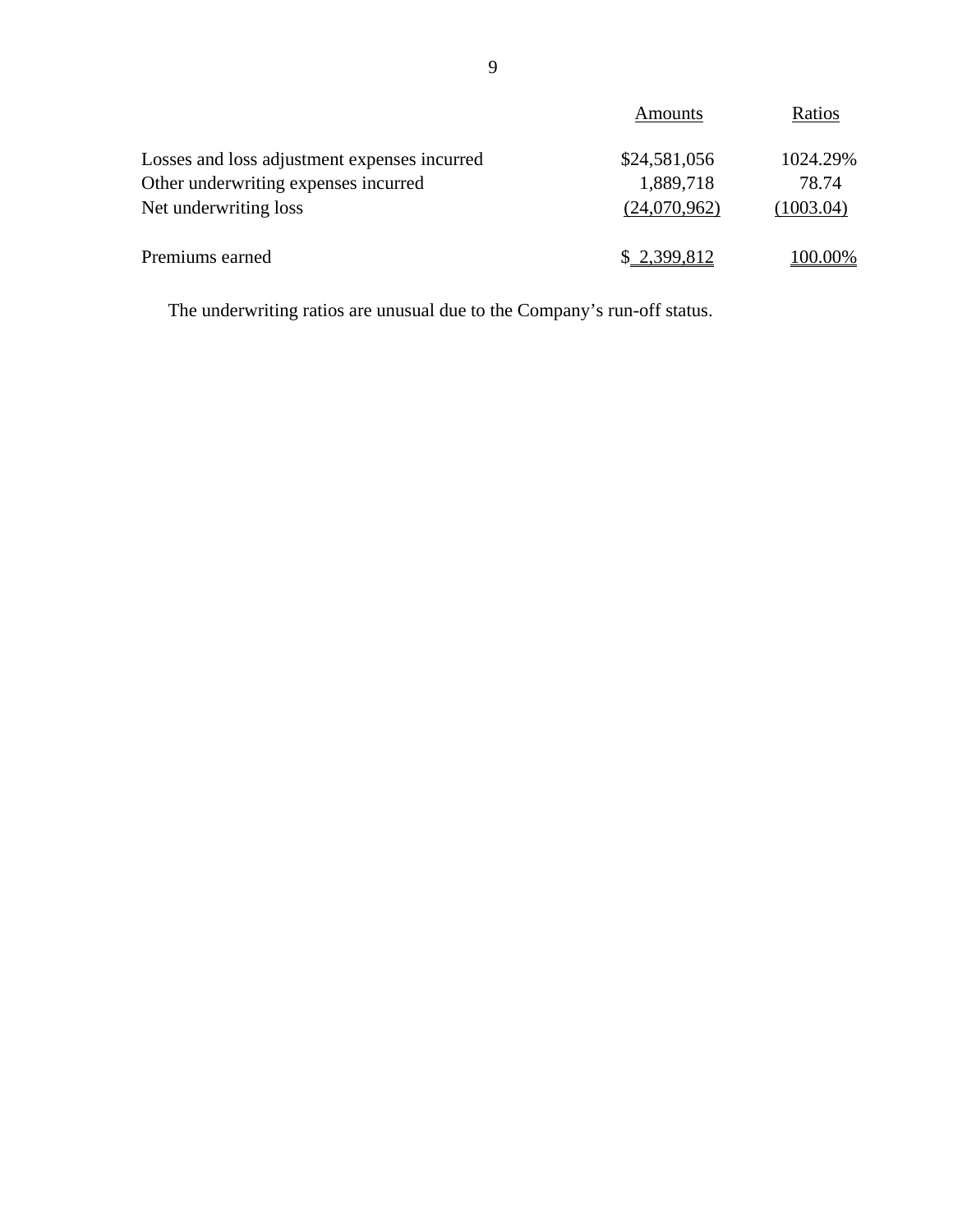#### **3. FINANCIAL STATEMENTS**

## A. Balance Sheet

The following shows the assets, liabilities and surplus as regards policyholders as of December 31, 2011 as determined by this examination and as reported by the Company:

|                                                                                                          |                | Examination          |                        |
|----------------------------------------------------------------------------------------------------------|----------------|----------------------|------------------------|
| <b>Assets</b>                                                                                            |                | <b>Assets Not</b>    | Net Admitted           |
|                                                                                                          | Assets         | Admitted             | Assets                 |
| <b>Bonds</b>                                                                                             | \$8,961,073    | \$<br>$\overline{0}$ | \$8,961,073            |
| Preferred stocks                                                                                         | 3,200,000      |                      | 3,200,000              |
| Common stocks                                                                                            | 638,400        |                      | 638,400                |
| Cash, cash equivalents and short-term investments                                                        | 33,798,431     |                      | 33,798,431             |
| Receivables for securities                                                                               | 1,250          |                      | 1,250                  |
| Investment income due and accrued                                                                        | 181,214        |                      | 181,214                |
| Amounts recoverable from reinsurers                                                                      | 330,358        |                      | 330,358                |
| Current federal and foreign income tax recoverable                                                       |                |                      |                        |
| and interest thereon                                                                                     | 296,539        |                      | 296,539                |
| Net deferred tax asset                                                                                   | 1,023,667      | 1,023,667            | 0                      |
|                                                                                                          |                |                      |                        |
| <b>Total assets</b>                                                                                      | \$48,430,932   | \$1,023,667          | \$47,407,265           |
|                                                                                                          |                |                      | Increase               |
|                                                                                                          | Examination    | Company              | (Decrease)             |
| <b>Liabilities and surplus</b><br>Losses and loss adjustment expenses                                    | \$26,481,220   | \$24,781,220         | \$(1,700,000)          |
| Reinsurance payable on paid losses and loss                                                              |                |                      |                        |
|                                                                                                          | 16,724         | 16,724               |                        |
| adjustment expenses                                                                                      | 258            | 258                  |                        |
| Other expenses (excluding taxes, licenses and fees)<br>Ceded reinsurance premiums payable (net of ceding |                |                      |                        |
| commissions)                                                                                             |                |                      |                        |
|                                                                                                          | 679,123        | 679,123              |                        |
| Funds held by company under reinsurance treaties<br>Provision for reinsurance                            | 278,118        | 278,118              |                        |
|                                                                                                          | 670,549        | 670,549              |                        |
| Payable to parent, subsidiaries and affiliates                                                           | 112,493        | 112,493              |                        |
| Payable for securities                                                                                   | 1,790          | 1,790                |                        |
| <b>Total liabilities</b>                                                                                 | \$28,240,275   | \$26,540,275         | \$(1,700,000)          |
| Common capital stock                                                                                     | \$2,560,932    | \$2,560,932          | \$<br>$\boldsymbol{0}$ |
| Gross paid in and contributed surplus                                                                    | 65, 341, 052   | 65, 341, 052         | $\Omega$               |
| Unassigned funds (surplus)                                                                               | (48, 734, 994) | (47, 034, 994)       | (1,700,000)            |
| Surplus as regards policyholders                                                                         | \$19,166,990   | \$20,866,990         | \$(1,700,000)          |
|                                                                                                          |                |                      |                        |
| Total liabilities and surplus                                                                            | \$47,407,265   | \$47,407,265         |                        |

Note 1: The Internal Revenue Service has completed its audits of the Company's consolidated Federal Income Tax returns through tax year 2009. All material adjustments, if any, made subsequent to the date of examination and arising from said audits, are reflected in the financial statements included in this report. Audits covering tax years 2010 through 2011 are currently under examination. The examiner is unaware of any potential exposure of the Company to any tax assessment and no liability has been established herein relative to such contingency.

Note 2: Examination adjustments are on a pre-tax basis.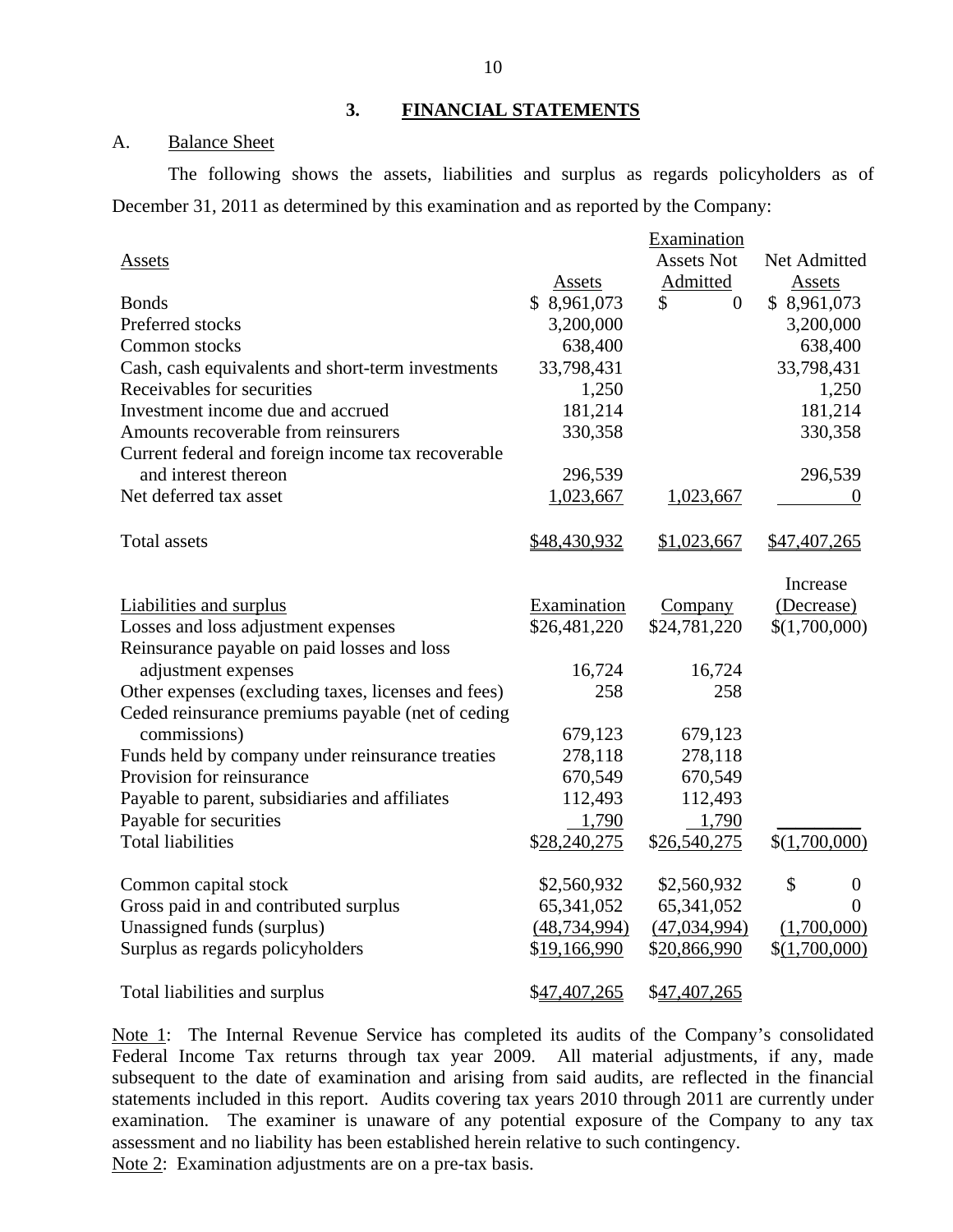## B. Statement of Income

Surplus as regards policyholders increased \$3,302,152 during the five-year examination period January 1, 2007 through December 31, 2011, detailed as follows:

| <b>Underwriting Income</b>                                                                          |                           |                    |
|-----------------------------------------------------------------------------------------------------|---------------------------|--------------------|
| Premiums earned                                                                                     |                           | \$<br>2,399,812    |
| Deductions:<br>Losses and loss adjustment expenses incurred<br>Other underwriting expenses incurred | \$24,581,056<br>1,889,718 |                    |
| Total underwriting deductions                                                                       |                           | 26,470,774         |
| Net underwriting loss                                                                               |                           | (24,070,962)<br>\$ |
| <b>Investment Income</b>                                                                            |                           |                    |
| Net investment income earned<br>Net realized capital gain                                           | \$4,594,420<br>46,350     |                    |
| Net investment gain                                                                                 |                           | 4,640,770          |
| Other Income                                                                                        |                           |                    |
| Miscellaneous income<br>Total other income                                                          | 11,103,224<br>\$          | 11,103,224         |
| Net income before federal and foreign income taxes                                                  |                           | (8,326,968)<br>\$  |
| Federal and foreign income taxes incurred                                                           |                           | (2,052,314)        |
| Net income                                                                                          |                           | \$<br>(6,274,654)  |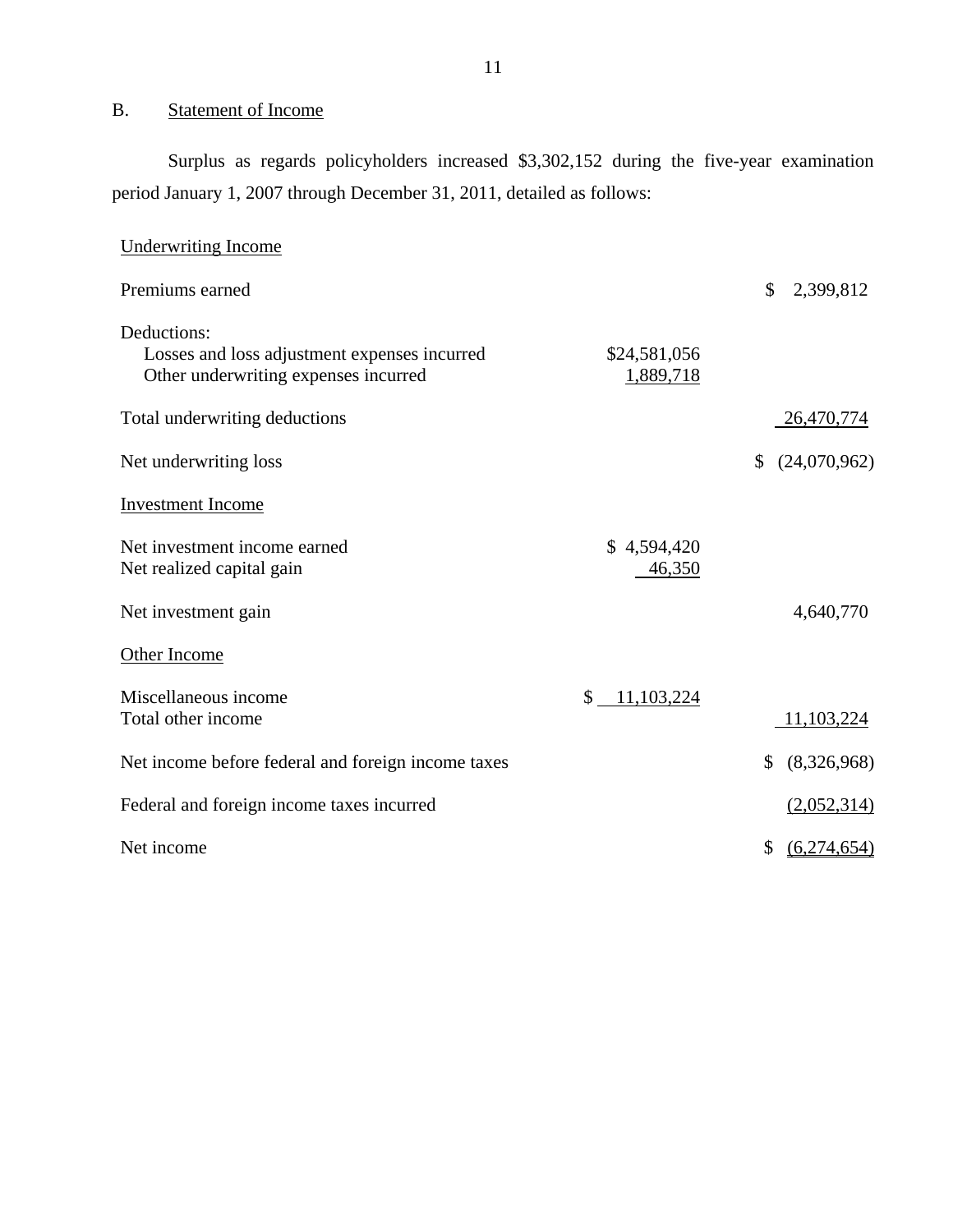| Surplus as regards policyholders per report on<br>examination as of December 31, 2006 |                            |                             | \$15,864,838 |
|---------------------------------------------------------------------------------------|----------------------------|-----------------------------|--------------|
|                                                                                       | Gains in<br><b>Surplus</b> | Losses in<br><b>Surplus</b> |              |
| Net income                                                                            |                            | \$6,274,654                 |              |
| Net unrealized capital gains or (losses)                                              |                            | 105,040                     |              |
| Change in net deferred income tax                                                     | \$<br>801,231              |                             |              |
| Change in non-admitted assets                                                         |                            | 883,034                     |              |
| Change in provision for reinsurance                                                   |                            | 236,351                     |              |
| Change in surplus notes                                                               |                            | 49,200,000                  |              |
| Surplus paid in                                                                       | 59,200,000                 |                             |              |
| Total gains and losses                                                                | \$60,001,231               | \$56,699,079                |              |
| Net increase (decrease) in surplus                                                    |                            |                             | 3,302,152    |
| Cumbre es nescude nelleuled dem non non ent                                           |                            |                             |              |

Surplus as regards policyholders per report on examination as of December 31, 2011

\$19,166,990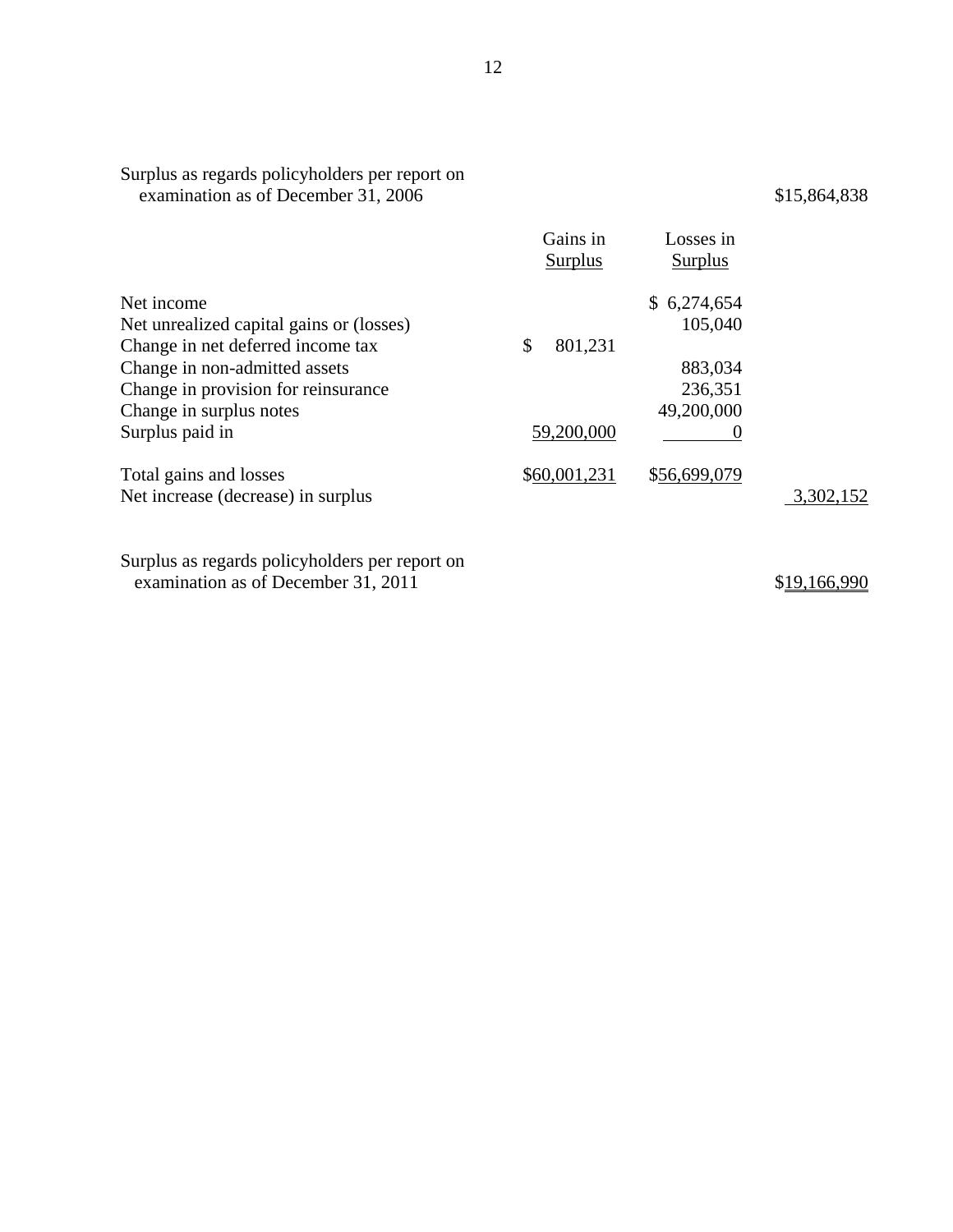## **4. LOSSES AND LOSS ADJUSTMENT EXPENSES**

The examination liability for the captioned items of \$26,481,220 is \$1,700,000 more than the \$24,781,220 reported by the Company as of December 31, 2011. The examination analysis was conducted in accordance with generally accepted actuarial principles and practices and was based on statistical information contained in the Company's internal records and in its filed annual statements.

## **5. COMPLIANCE WITH PRIOR REPORT ON EXAMINATION**

The prior report on examination contained seven recommendations as follows (page numbers refer to the prior report):

## ITEM PAGE NO.

### A Management

i. It was recommended that the Company reconstitute its board of directors to meet the requirements as set forth in Section 1201  $(a)(5)(B)(v)$  of the New York Insurance Law and its by-laws. 5

The Company has complied with this recommendation.

ii. It was recommended that the Company adhere to the provisions of Section 1411(a) of the New York Insurance Law. 5

The Company has complied with this recommendation.

iii. It was recommended that the Company exercise due care in obtaining and maintaining signed conflict of interest questionnaires from its board of directors, officers and employees. 6

The Company has complied with this recommendation.

## B. Accounts and Records

i. It was recommended that the Company age its paid loss and loss adjustment expense recoverable balances based on the terms of the reinsurance contracts pursuant to the provisions of the Annual Statement Instructions for Property and Casualty Insurance Companies from the National Association of Insurance Commissioners. 13

The Company has complied with this recommendation.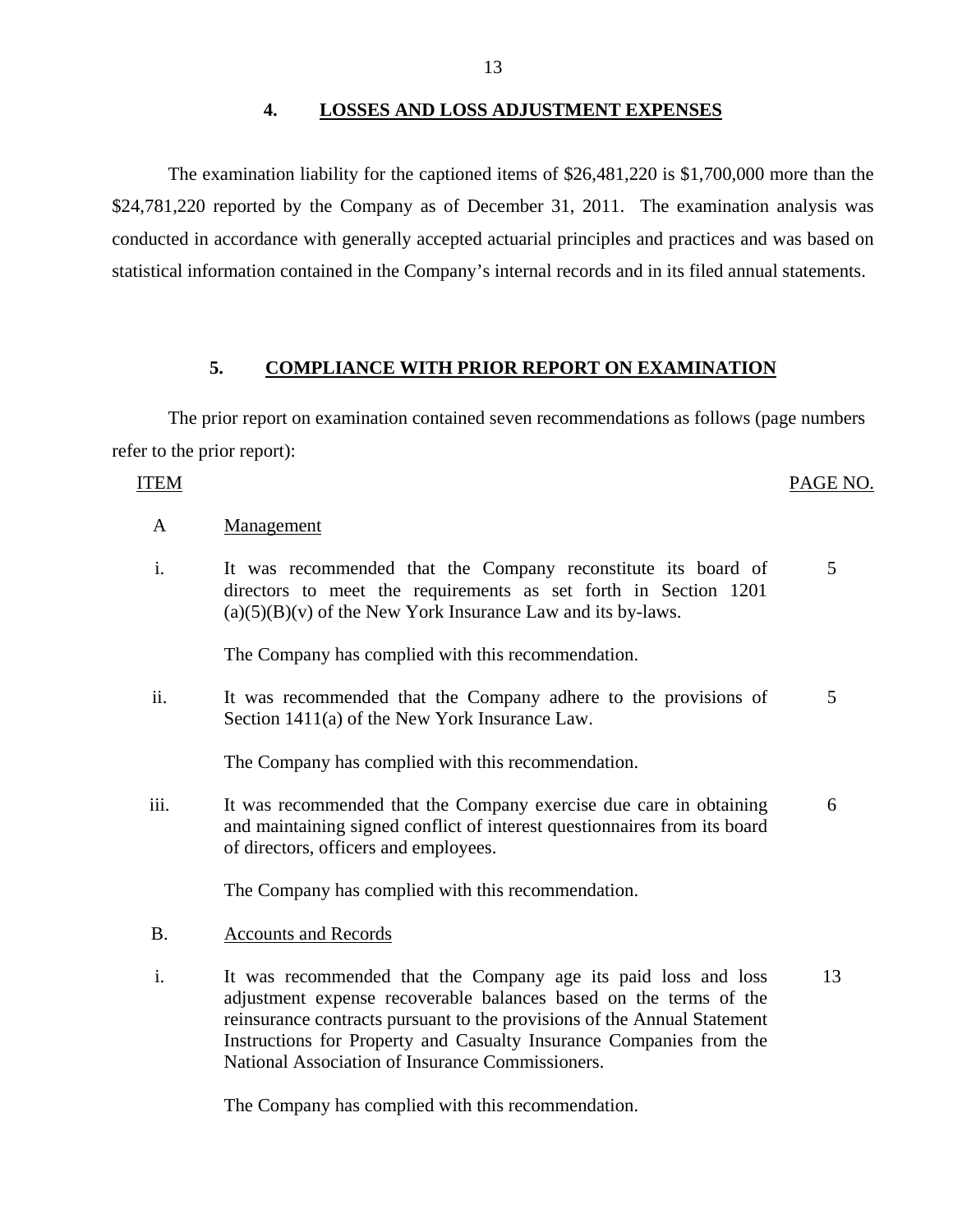<span id="page-15-0"></span>

ii. It was recommended that the Company continue its efforts to locate the 13 assumed reinsurance contract with Riunione Adriatica di Sicurta.

The Company has complied with this recommendation.

iii. It was recommended that the Company comply with the provisions of 14 Section 307(b) of the New York Insurance Law and Department Regulation 118 with respect to its written engagement contracts with its CPA.

The Company has complied with this recommendation.

iv. It was recommended that the Company formalize a written management 14 service agreement with FFG Insurance Company and file such with the Department pursuant to the provisions of Section 1505 of the New York Insurance Law.

> This recommendation is no longer applicable as FFG no longer provides services to the Company.

## **6. SUMMARY OF COMMENTS AND RECOMMENDATIONS**

This report contains no comments or recommendations.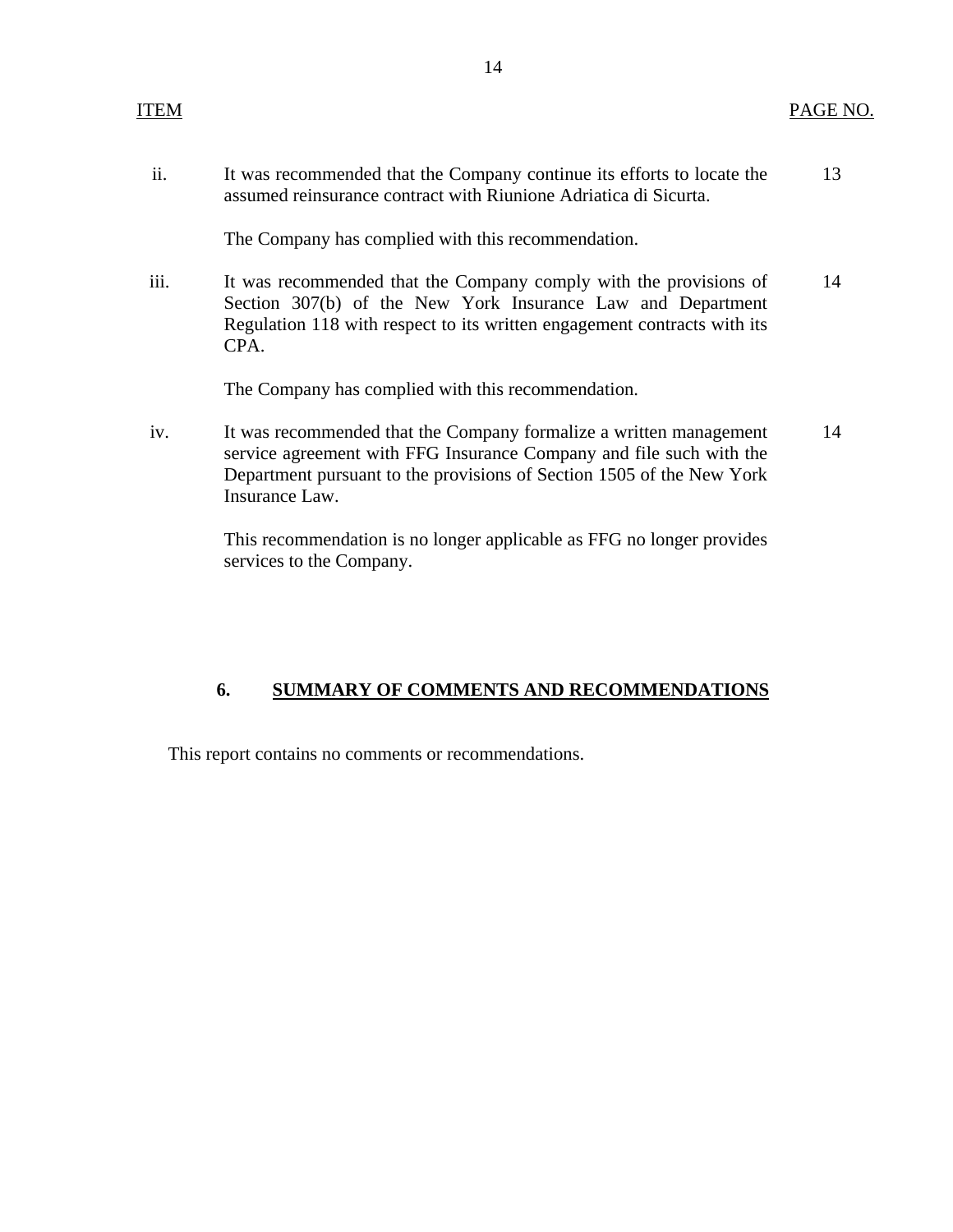Respectfully submitted,

 Adebola Awofeso, Senior Insurance Examiner

STATE OF NEW YORK ) )ss: COUNTY OF NEW YORK )

ADEBOLA AWOFESO, being duly sworn, deposes and says that the foregoing report, subscribed by him, is true to the best of his knowledge and belief.

Adebola Awofeso

Subscribed and sworn to before me

this  $\_\_\_\_\_$  day of  $\_\_\_\_\_\_$ , 2013.